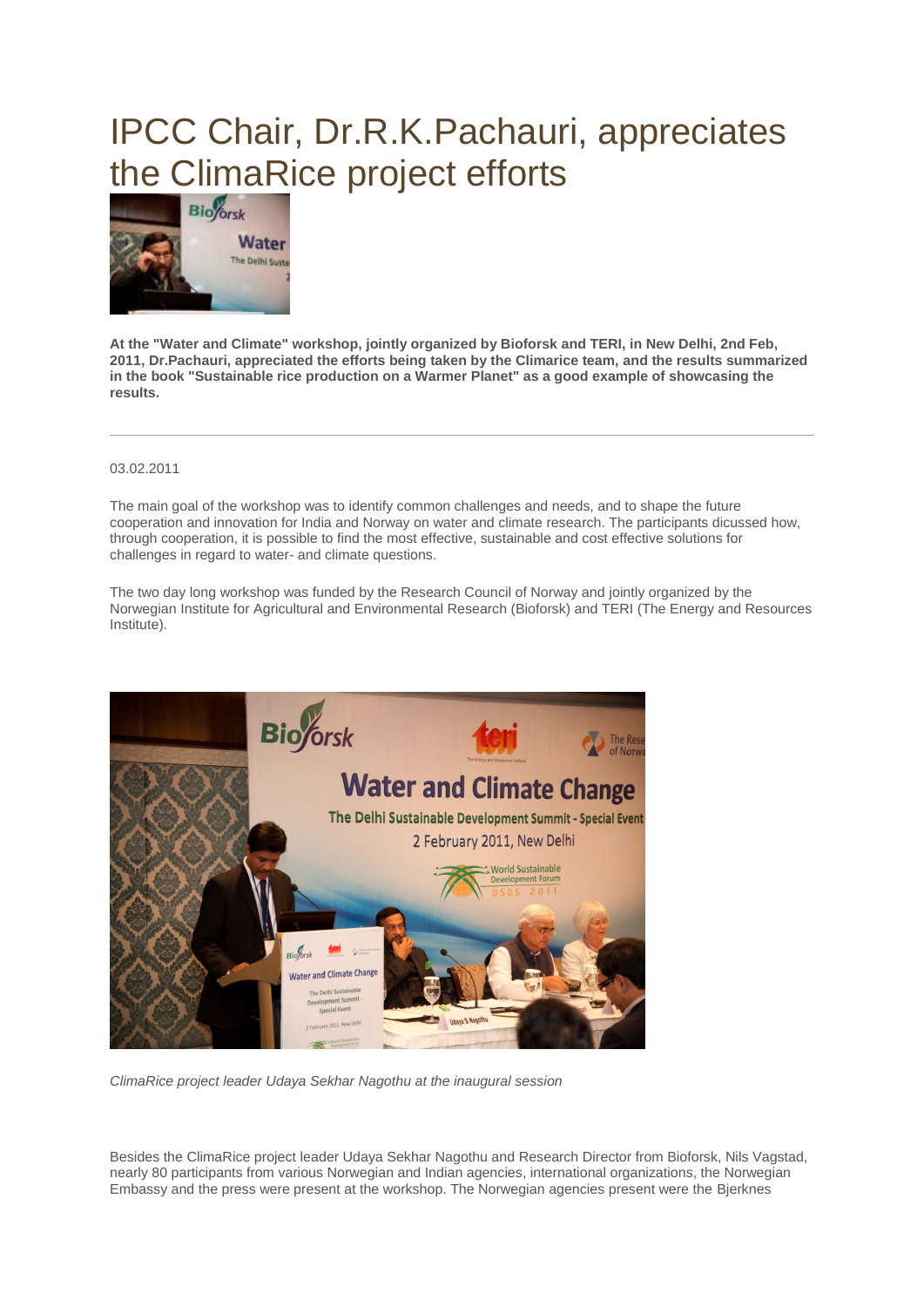Centre for Climate Research, the Norwegian Geotechnical Institute, Nansen Remote Sensing, NVE, Statkraft and the Research Council.



*The Indian Minister of Water Resources, Mr.Salman Khurshid, and the Norwegian Minister of Research and Higher Education, Mrs. Tora Aasland.*

The project leader Udaya Sekhar Nagothu in Bioforsk coordinated the inaugural session at the workshop, and among the speakers was the Research Director of Bioforsk, Mr. Nils Vagstad. He specifically emphasized the importance of including agricultural and food production, in the matters concerning water management and climate changes. He also emphasized that it is a great honor and recognition of Bioforsk's work that both the Norwegian and the Indian Minister found it important to participate in this seminar, together with the chair of IPCC.



*The Indian Minister of Water Resources and Minority Affairs, Mr.Salman Khurshid emphasized the importance of sustainable use of water resources and improving efficiency in the agriculture sector.*